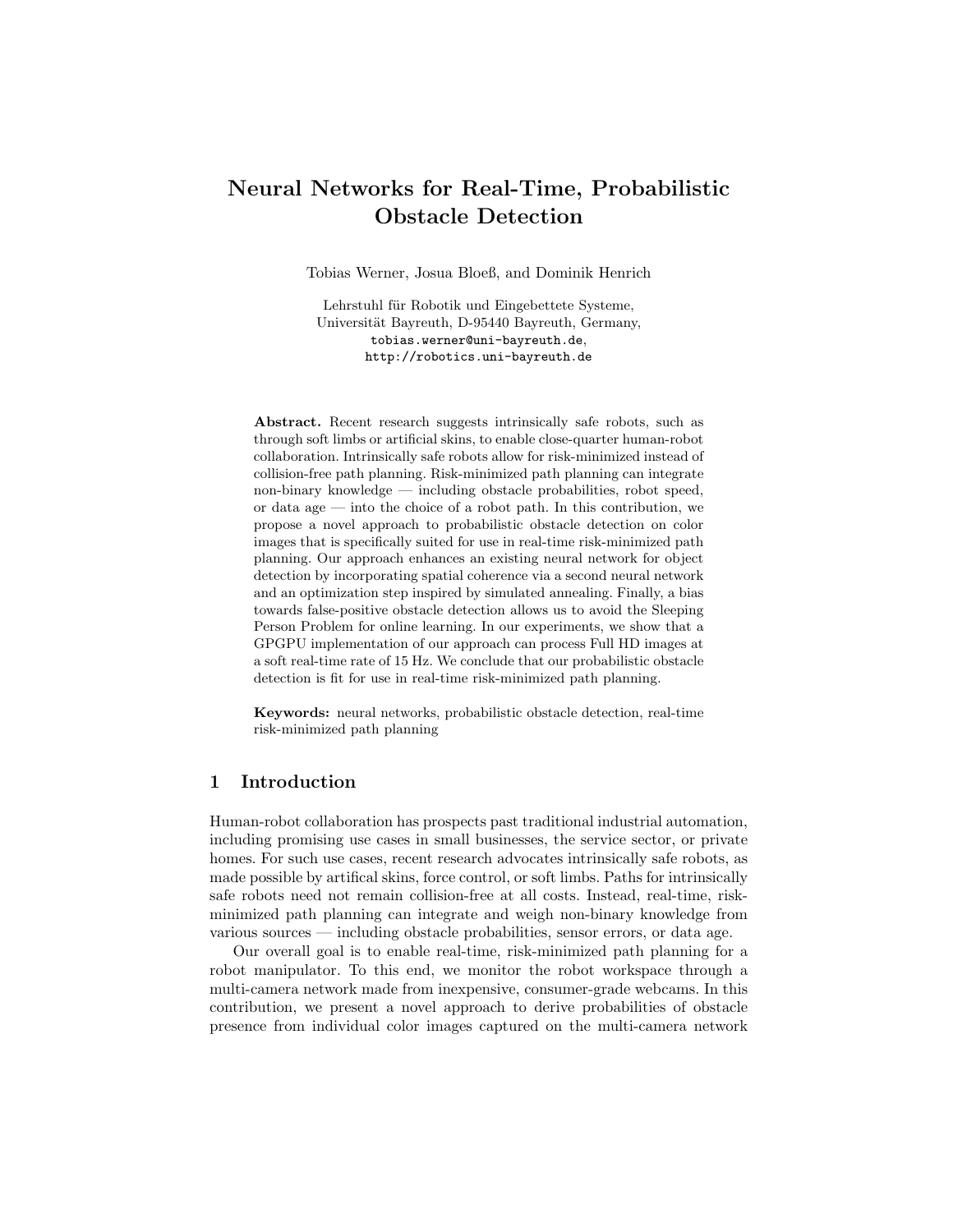#### 2 Tobias Werner et al.

in real-time. Our approach follows a two-stage structure: In the first stage, a neural network performs per-pixel probabilistic foreground-background segmentation. In the second stage, another neural network improves obstacle detection results by incorporating spatial coherence through a gradient descent inspired by Simulated Annealing. A modified online learning behaviour avoids the infamous Sleeping Person Problem through a bias for false-positive obstacle detection.

The remainder of our contribution is structured as such: Section 2 reviews work related to our approach, including existing algorithms for probabilistic object detection. In Section 3, we discuss our approach to probabilistic obstacle detection, with one subsection for each of the two neural network stages, whereas a third subsection presents our modified learning method. Section 4 gives our experimental results and compares performance and memory readings of our implementation to related work. Section 5 concludes our contribution with a review and notes on future work.

# 2 Related Work

Research proposes manifold behavioural and reactional strategies for robots in the presence of a-priori unknown obstacles (e.g. speed control and path planning [6]). Each such strategy requires a specific type of environment representation (e.g. point clouds [23], voxel spaces [17]). The environment representations in turn originate from individual sensors (e.g. artificial skins [19], depth cameras [12], color cameras [7]), or from fusion of data over multiple sensors (e.g. multicamera systems [15] that generate visual hulls [11] or photo hulls [3]).

Throughout perception and environment modeling, there are two distinct variants: binary object detection (e.g. [9]) and probabilistic object detection (e.g. [16]). The former variant is more intuitive and allows for a more efficient interpretation of resulting data in subsequent algorithms such as path planning or speed control. The latter variant enables a more comprehensive integration of sensor errors, system latencies, and risk-based assessment into path planning (e.g. [8], [1]). We therefore consider probabilistic object detection as vital to achieve our end goal of risk-minimized path planning.

Related work suggests diverse approaches to finding probability images from color images: Frame difference algorithms (e.g. [10]) compare current with previous input images and compute their absolute differences, but fail for static or abruptly stopping objects. Statistical algorithms adapt a probability density function to the background statistics of images and use these statistics to classify incoming pixels. Mixture of Gaussian Modeling (see [2]) is a popular algorithm in this category. Alternative strategies apply Sugeno and Choquet Integrals to measure the similarity between an incoming and a background image based on texture features and color (see [18]), or use self-organizing maps for background subtraction through a fuzzy function for learning (see [14]). In contrast to related approaches, our contribution does not require an extensive learning phase, and can adapt to gradual changes in the environment without the usual shortcomings of unsupervised online learning.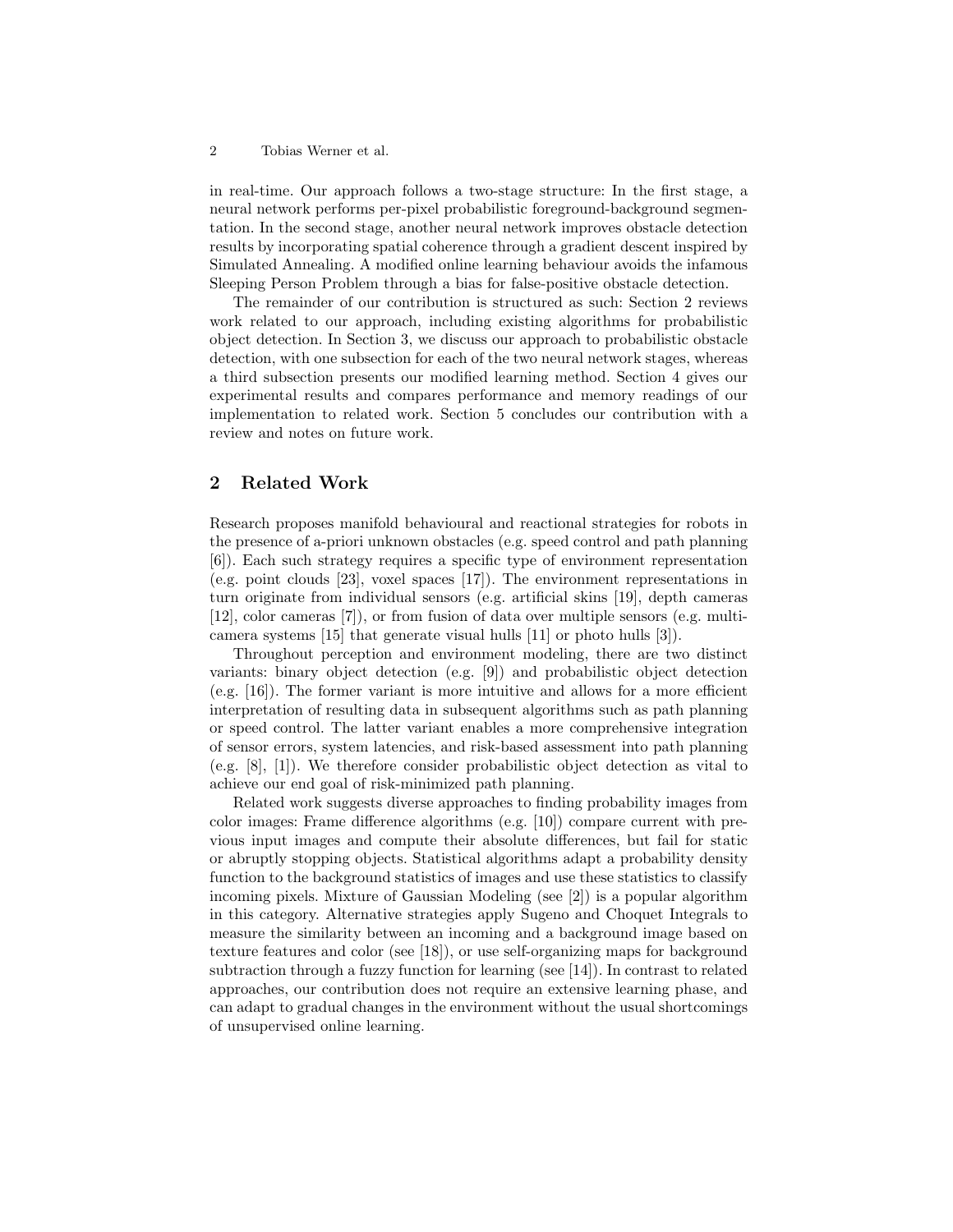## 3 Obstacle Detection on Color Images

In this section, we present our two-stage approach to real-time, probabilistic obstacle detection on color images. See Figure 1 for an overview over both stages and their dependencies.



Fig. 1. Overview of the two stages in our approach. The overall input is a color image, the output is a per-pixel background probability  $p_l^t(b)$ .

#### 3.1 Neural Network for Background Modeling

Our first stage utilizes a Background Modeling Neural Network (BNN) to perform a preliminary segmentation through color statistics of individual pixels. As our implementation closely follows the approach in [4], we only give a short overview over our BNN and refer to the original publication for details.

Our BNN implements a probability density function  $p_l^t(\Theta_l|V)$  (PDF) for a classification  $\Theta_l \in \{f, b\}$  at location l, where f stands for foreground, b for background. The BNN reconstructs  $p_l^t(\Theta_l|V)$  based on  $p_l^t(\Theta_l|v_{i,l}^t)$  for a small number of color prototypes  $\{v_{1,l}^t, ..., v_{k,l}^t\}$ . The BNN then computes the PDF as

$$
p_l^t(\Theta_l|v) = \frac{1}{k} \sum_{i=1}^k p_l^t(\Theta_l|v_{i,l}^t) \cdot \text{act}_{i,l}^t(v), \qquad v \in V
$$
 (1)

where  $\text{act}_{i,l}^t(v)$  is the activation of color prototype  $v_i$  — a similarity measure of input values v and  $v_i$  — derived via textbook Parzen Estimation. Applying the PDF to the observed value  $v_l^t$  for timestep t gives a preliminary segmentation  $\text{stat}_l^t(b) = p_l^t(b|v_k^t)$ . Since  $\forall v, l, t : p_l^t(f|v) = 1 - p_l^t(b|v)$ , each  $p_l^t(\Theta_l|v_{i,l}^t)$  can be stored as a single scalar value  $w_{i,l}^t = p_l^t(b|v_{i,l}^t)$  per pixel location l. For a sequence of input values  $(v<sup>t</sup>)<sub>t</sub>$  over timesteps t, the BNN of each pixel adapts its weights  $w_i^t$  (and thus its PDF) according to

$$
w_{i,l}^{t+1} = \text{clamp}\left(\left(1 - \frac{\beta}{k}\right) \cdot w_{i,l}^t + \delta(i, i_{\text{max},l}^t) \cdot \beta\right),\tag{2}
$$

with the Kronecker  $\delta$ , a learning parameter  $\beta$ , and  $i_{\max,l}^t := \text{argmax}_i(\text{act}_{i,l}^t(v_l^t)).$ Color prototypes are updated if  $\text{act}_{i_{\max,l}^t}(v_l^t) < \theta_{\text{act}}$ , i.e. if the BNN is inactive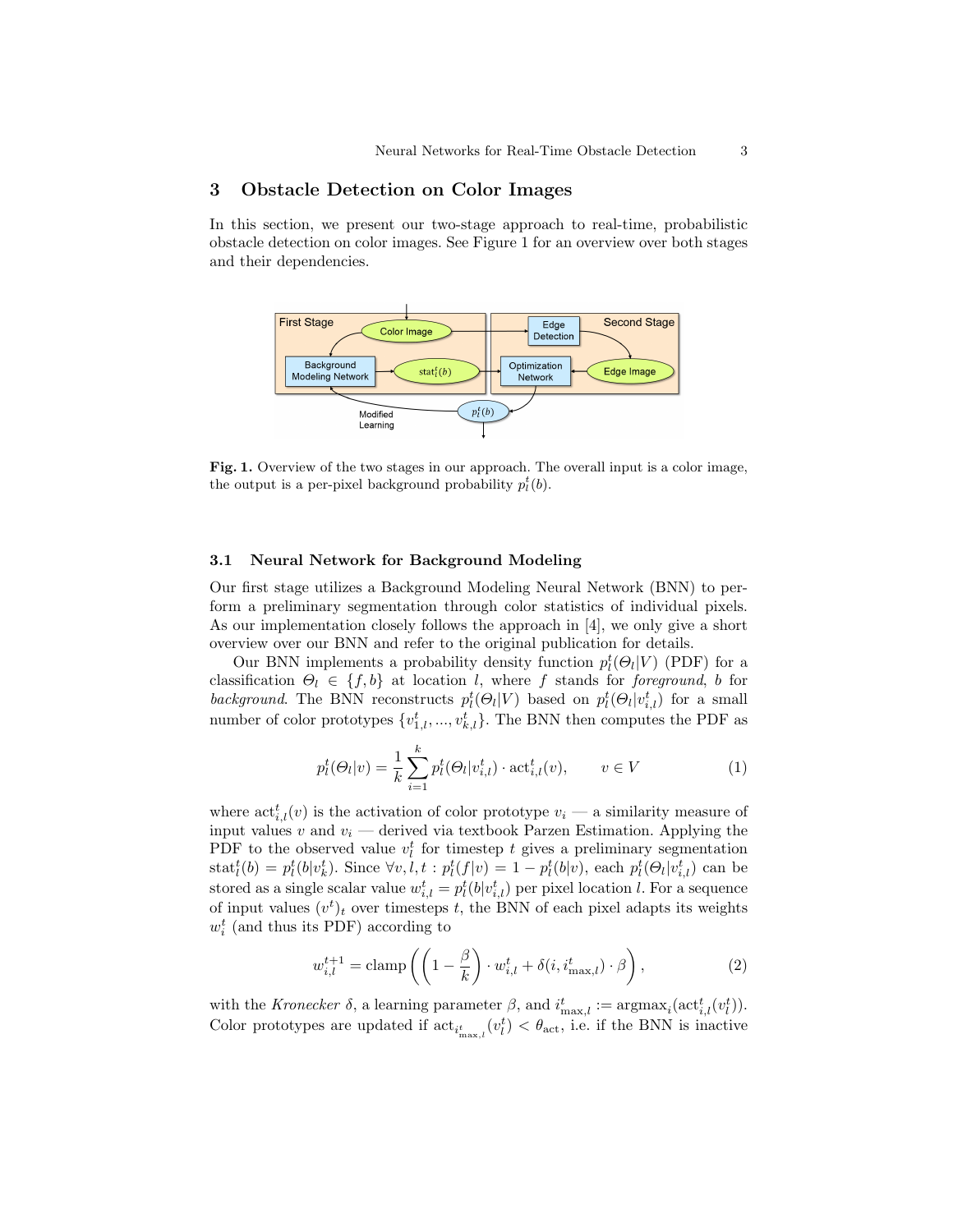4 Tobias Werner et al.

(with treshold  $\theta_{\text{act}}$ ) for an input  $v_l^t$ . The color prototype  $v_{i,l}^t$  which minimizes the criterion function

$$
\operatorname{crit}_{l}^{t}(i) = p_{l}^{t}(f|v_{i,l}^{t}) + |p_{l}^{t}(b|v_{i,l}^{t}) - p_{l}^{t}(f|v_{i,l}^{t})| = 1 - w_{i,l}^{t} + |2w_{i,l}^{t} - 1| \qquad (3)
$$

is then replaced by the current input  $v_l^t$ .

The above state of art approach models per-pixel statistics and performs probabilistic segmentation. However, this approach does not integrate spatial coherence, as all learning and classification is done independently per pixel.

#### 3.2 Neural Network for Spatial Coherence

In the subsequent second stage, we apply a novel strategy to incorporate spatial coherence into probabilistic obstacle detection: Homogenous regions in the color image should remain homogenous in the final probabilistic segmentation. This gives a positive bias to spatially coherent obstacles, which corresponds to typical real world objects. To integrate spatial coherence, a preprocessing step employs a modified Sobel Operator per color channel of an incoming image to obtain edge images  $G_R, G_G, G_B$ . We then combine per-channel edge images to a final image  $G = \sqrt{G_R^2 + G_G^2 + G_B^2}$  with per-pixel arithmetics. Figure 2 shows example results of edge detection.



Fig. 2. Left to right: Input color image, output of a basic Sobel Filter, output of our modified Sobel Filter with improved edge detection.



Fig. 3. Left to right: per-pixel probabilistic segmentation after first stage, edge image, spatially optimized segmentation with reduced artifacts.

Subsequently, we formulate a neural network that encodes our edge image. In particular, let network N be a set of neurons, let  $s^t : N \to [0,1]$  be the state of a neuron at timestep t, let  $N_{\text{stat}} \subset N$  be the subset of all static neurons  $(n \in N_{\text{stat}} \implies \exists c \forall t : s^t(n) = c)$ , let  $N_{\text{var}} = N \setminus N_{\text{stat}}$  be the subset of all variable neurons and let  $\hat{l}$  :  $N_{\text{var}} \to L$  be the location function that maps neurons to their corresponding location in the pixel space. The resulting network represents an energy function which we now optimize with a deterministic variant of Simulated Annealing to maintain spatial coherence in the final probabilistic segmentation. Deterministic annealing is an iterative technique that changes the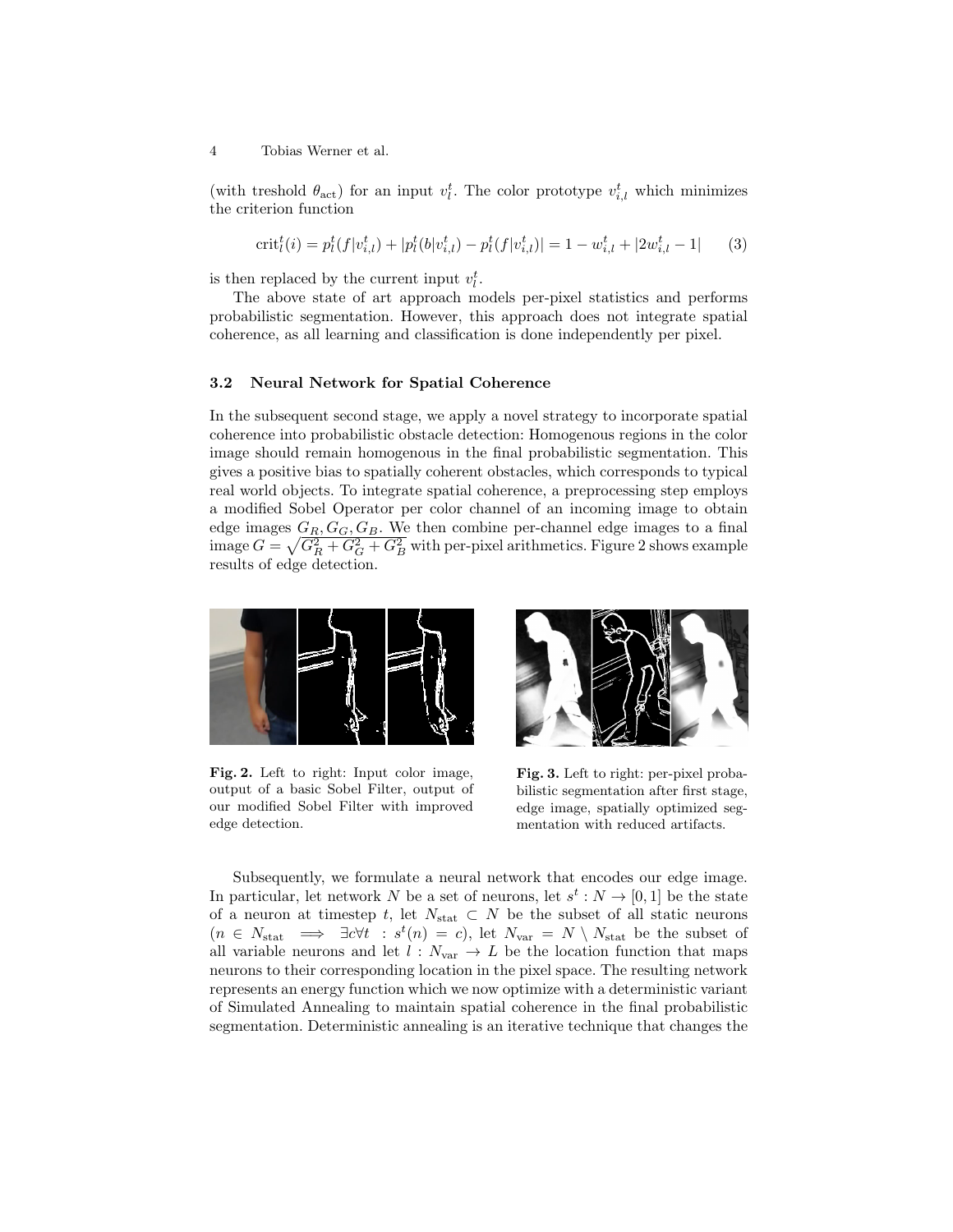states of variable neurons  $N_{\text{var}}$  to converge towards a local minimum of an energy function. Static neurons  $N_{\text{stat}}$  serve as constant input constraints. The general energy function in our approach has the form

$$
E(N) = \sum_{n \in N_{\text{var}}}\sum_{m \in N} D_{(m,n)}|s(n) - s(m)|^2,
$$
 (4)

where  $D_{(m,n)} \geq 0$  encodes the relation of two neurons m and n. Given a monotonically decreasing temperature function decrease $(T)$ , a virtual force  $F$ :  $[0,1] \times \mathbb{R}^2 \to [0,1],$   $F(s, f, T) = s + f \cdot T$ , influences the state of a neuron. As f is directly proportional to the energy gradient of neuron  $n$ , we can reformulate our algorithm as a local gradient descent. This deterministic approach is susceptible to get trapped in local minima. However, we have found a good-guess initialization stat $_{l}^{t}(b)$  to be sufficient, whereas a stochastic  $F$  (e.g. as in [13]) was not necessary. Algorithm 1 provides pseudo code for the annealing process.

| <b>Algorithm 1</b> Deterministic Annealing            |                                                    |
|-------------------------------------------------------|----------------------------------------------------|
| <b>procedure</b> ANNEALING $(E, N)$                   | $\triangleright$ Energy function E and network N   |
| $T \leftarrow T_0$                                    | $\triangleright$ Initialize temperature with $T_0$ |
| for $k \leftarrow 0$ to $k_{\text{max}}$ do           |                                                    |
| for all $n \in N_{var}$ do                            |                                                    |
| $f \leftarrow \sum_{m \in N} D_{(m,n)}  s(n) - s(m) $ | $\triangleright$ Compute "force"                   |
| $s(n) \leftarrow F(s(n), f, T)$                       | $\triangleright$ Update the state of n             |
| end for                                               |                                                    |
| $T \leftarrow \text{decrease}(T)$                     |                                                    |
| end for                                               |                                                    |
| end procedure                                         |                                                    |

The specific energy function we want to minimize has the form

$$
E(N) = w_{\text{stat}} \cdot E_{\text{stat}}(N) + w_{\text{spat}} \cdot E_{\text{spat}}(N), \tag{5}
$$

where  $E_{\text{stat}}$  and  $E_{\text{spat}}$  respectively encode statistical segmentation and spatial information of the edge image. Weights  $w_{\text{stat}}$  and  $w_{\text{spat}}$  control individual energy influence on optimization. Energy for statistical segmentation calculates as

$$
E_{\text{stat}}(N) = \sum_{n \in N_{\text{var}}} |s(n) - S(1(n))|^2,
$$
\n(6)

while spatial energy is more involved,

$$
E_{\rm spat}(N) = \sum_{n \in N_{\rm var}} \sum_{m \in N} D_{\rm edge}(m, n) \cdot |s(n) - s(m)|^2,
$$
 (7)

where the edge image influences homogenity in the final result through

$$
D_{\text{edge}}(m, n) = \begin{cases} 1, & \text{if } m \in V(n) \text{ and } \min\left(G(\text{l}(n)), G(\text{l}(m))\right) < \theta_{\text{edge}},\\ 0, & \text{otherwise.} \end{cases} \tag{8}
$$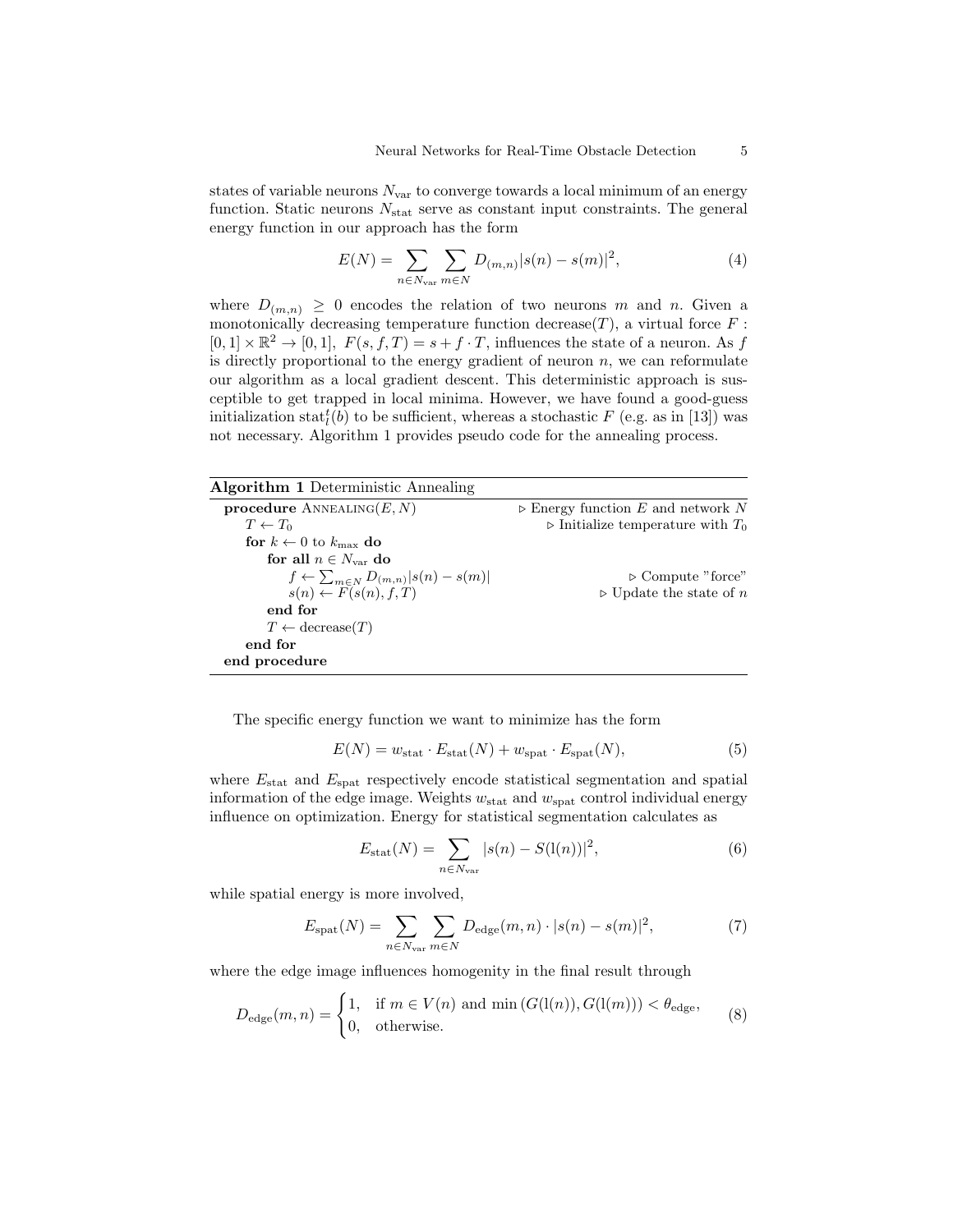Here,  $\theta_{\text{edge}}$  is a threshold for binarizing G, and  $V(n)$  returns all coupled neighbors of a neuron  $n$ . The latter may be decoupled through edges in the color image. Figure 3 shows the influence of spatial coherence on overall obstacle detection.

#### 3.3 Conditional Learning

Online learning in the background subtraction stage incurs the Sleeping Person Problem, where a long-term static obstacle fades into background [20]. Notably, the update rule in Equation 2 increases  $p_l^t(b|v_{i,l}^t)$  for a color prototype  $v_{i,l}^t$  without regards to pixel classification. To solve this problem, we substitute the learning rate  $\beta$  with a modified learning rate  $\tilde{\beta} = \beta \cdot p_l^t(b|v_l^t)$  that incorporates the results of the final image segmentation. A new update rule follows,

$$
w_{i,l}^{t+1} = \text{clamp}\left(1 - \frac{\tilde{\beta}}{k} \cdot w_{i,l}^t + \delta(i, i_{\text{max},l}^t) \cdot \tilde{\beta}\right),\tag{9}
$$

where the influence of a pixel on learning directly depends on its probability to classify as background. Consequently we also have to revise the replacement of color prototypes: We only replace a prototype if the respective pixel exceeds a background probability  $(p_l^t(b|v_l^t) < \theta_{\text{replace}})$ . This modification prohibits learning from adapting to sudden background changes, but preserves background statistics for pixels occluded by foreground objects (see Figure 4).



Fig. 4. Three frames from an experiment sequence. An object is introduced between the first two frames and remains static. Left: Traditional learning, the object fades to background. Right: Conditional learning, the object remains foreground. The robot manipulator is known a-priori and can be suppressed by post-processing.

## 4 Experiments

We have evaluated our approach through a variety of video sequences from an example robot workcell. Over all video sequences, the following parameter choices gave best results:  $\beta = 0.1$ , neuron activation threshold  $\theta = 0.9$ ,  $w_{\text{init}} = 0.1$ , prototype count  $k = 10$ , annealing steps  $k_{\text{max}} = 20$ ,  $w_{\text{stat}} = 0.8$ ,  $w_{\text{spat}} = 0.4$ ,  $\theta_{\text{edge}} = 0.1$ , and  $T_0 = 1.0$ .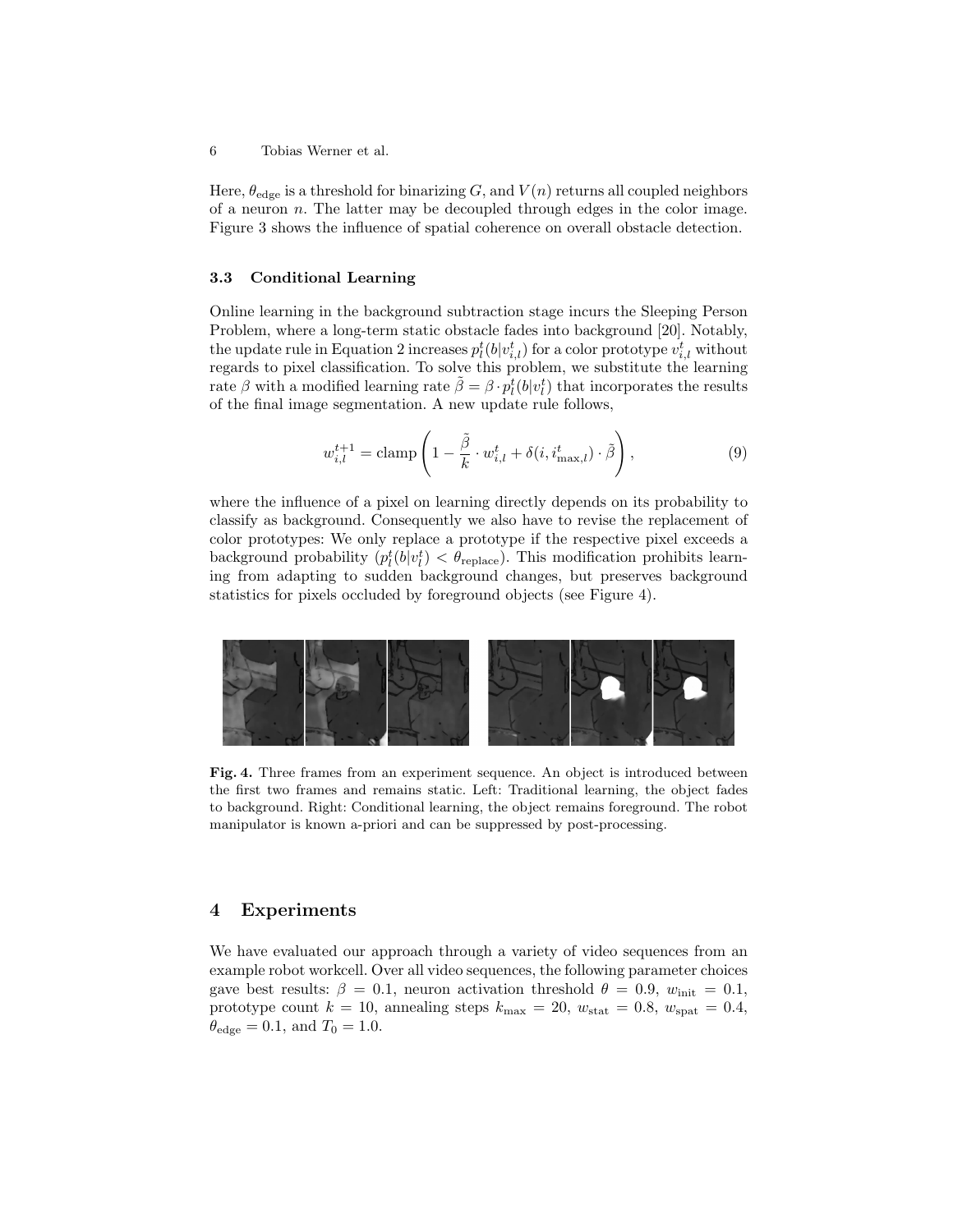At implementation level, we use a GPU for efficient parallelization over pixels of the input images. Further parallelization would be possible (e.g. per prototype), but we already achieve full load on our target NVIDIA GTX1070 GPU. Figure 5 provides timings for our experiments. Notably, we maintain a steady 15 Hz update rate over all our test sequences. The memory footprint of both neural networks does not exceed 1 GB of RAM and remains well within GPU limits. For further reference, Table 1 shows benchmarks of related approaches on their respective hardware.



Fig. 5. Experimental timings at different image resolutions. From left to right per bar: BNN learning and classification, optimization, Sobel filter, and system overhead.

| Algorithm              |            | Framerate Image Resolution Hardware |                                    |
|------------------------|------------|-------------------------------------|------------------------------------|
| $\lceil 5 \rceil$      | $10.5$ fps | $720 \times 576$                    | GTS 250 (2009)                     |
| $\left[2\right]$       | 11fps      | $240 \times 360$                    | Intel Pentium Duo $(2010, no GPU)$ |
| our contribution 15fps |            | $1920 \times 1080$                  | GTX 1070 (2016)                    |

Table 1. Runtime comparison. Here, algorithm [5] is a GPU variant of [4], the BNN we used, while [2] is a CPU variant of a Mixture of Gaussian model.

## 5 Conclusion

In the preceding, we have contributed a novel approach to probabilistic obstacle detection on color images. In contrast to existing approaches, we consider spatial coherence through an edge image and we introduce conditional learning to avoid the Sleeping Person Problem. Experiments show that our approach notably exceeds existing approaches in performance and quality. Our implementation can process Full HD color images at a 15 Hz rate, and thus is suited for soft real-time applications, including risk-based online path planning for robot manipulators. In future work, we plan to integrate probabilistic segmentation results into a probabilistic variant of a 3D environment reconstruction [21], which in turn is a suitable input for our risk-minimized path planner [22].

# 6 Acknowledgements

This work has partly been supported by the Deutsche Forschungsgemeinschaft (DFG) under grant agreement He2696/11 SIMERO.